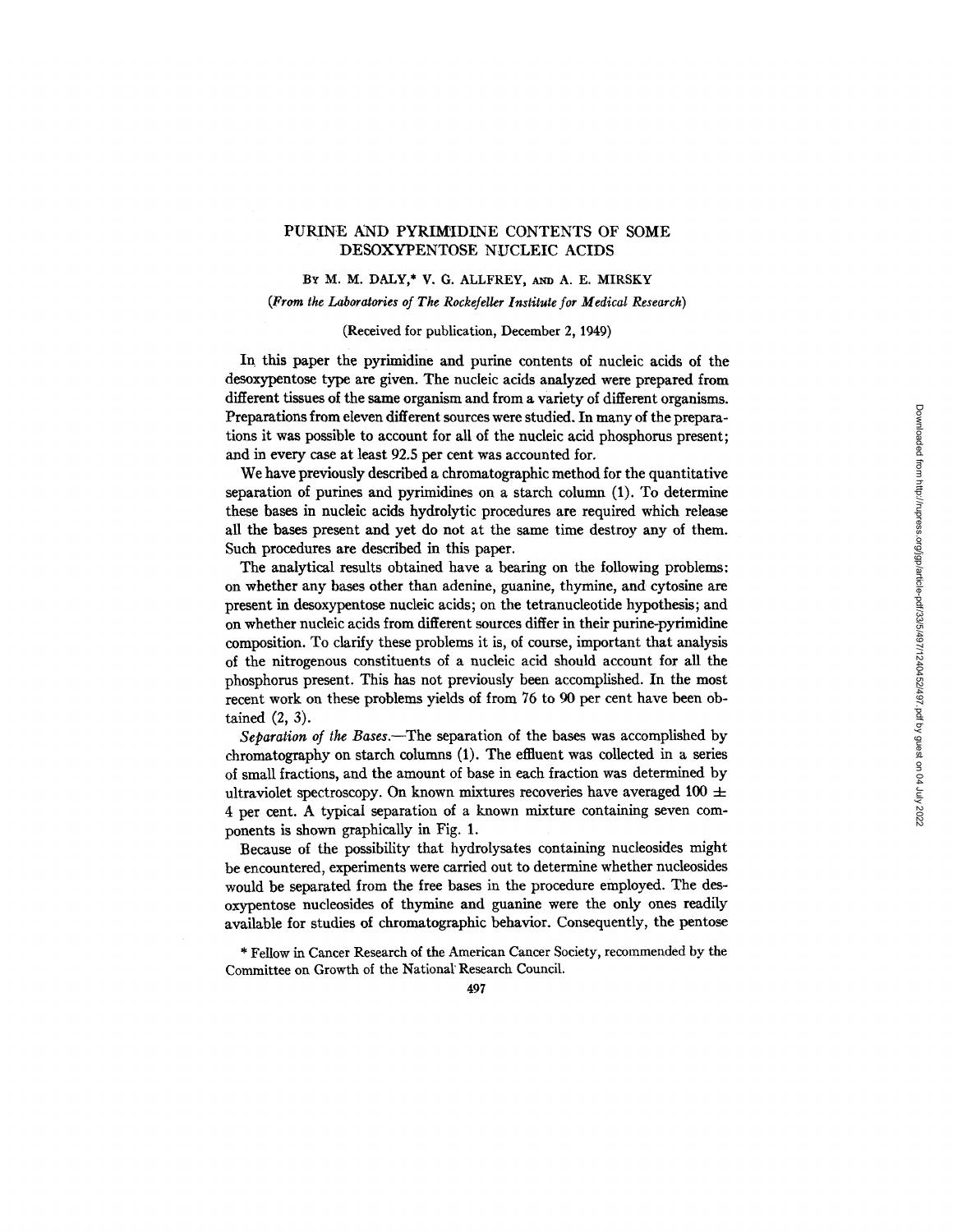nucleosides of adenine and cytosine were used assuming that their behavior would approximate that of desoxypentose nucleosides. It was found that pyrimidine nucleosides were not completely separated from the free bases (Fig. 2). The presence of a mixture of pyrimidines and their nucleosides in the hydrolysates, however, would result in at least a broadening of the peaks in the thymine and cytosine positions. The separation of the purines from their nucleosides was even less satisfactory. Adenosine and guanosine moved



FIG. 1. Chromatographic separation of a synthetic mixture containing seven bases. Solvent 2:1 n-propanol- $-0.5$   $\mu$  HCl. Column, 10.9 gm. of starch (anhydrous); diameter, about 0.8 cm.; height, about 30 cm.

at approximately the same rate as guanine, the three substances forming a single broad peak in the guanine position. However, examination of the absorption spectrum of the material in the guanine peak provides an indication of its homogeneity.

*Preparation of Nucleic Acids.--Most* of the nucleic acids used in our work were prepared by a procedure which depends upon the knowledge that desoxypentose nucleoproteins are insoluble in physiological saline but soluble in concentrated neutral saline (4). In this way desoxypentose nucleic acids can be prepared from many sources and the danger of autolytic changes is slight. The other method for preparing polymerized desoxypentose nucleic acid cur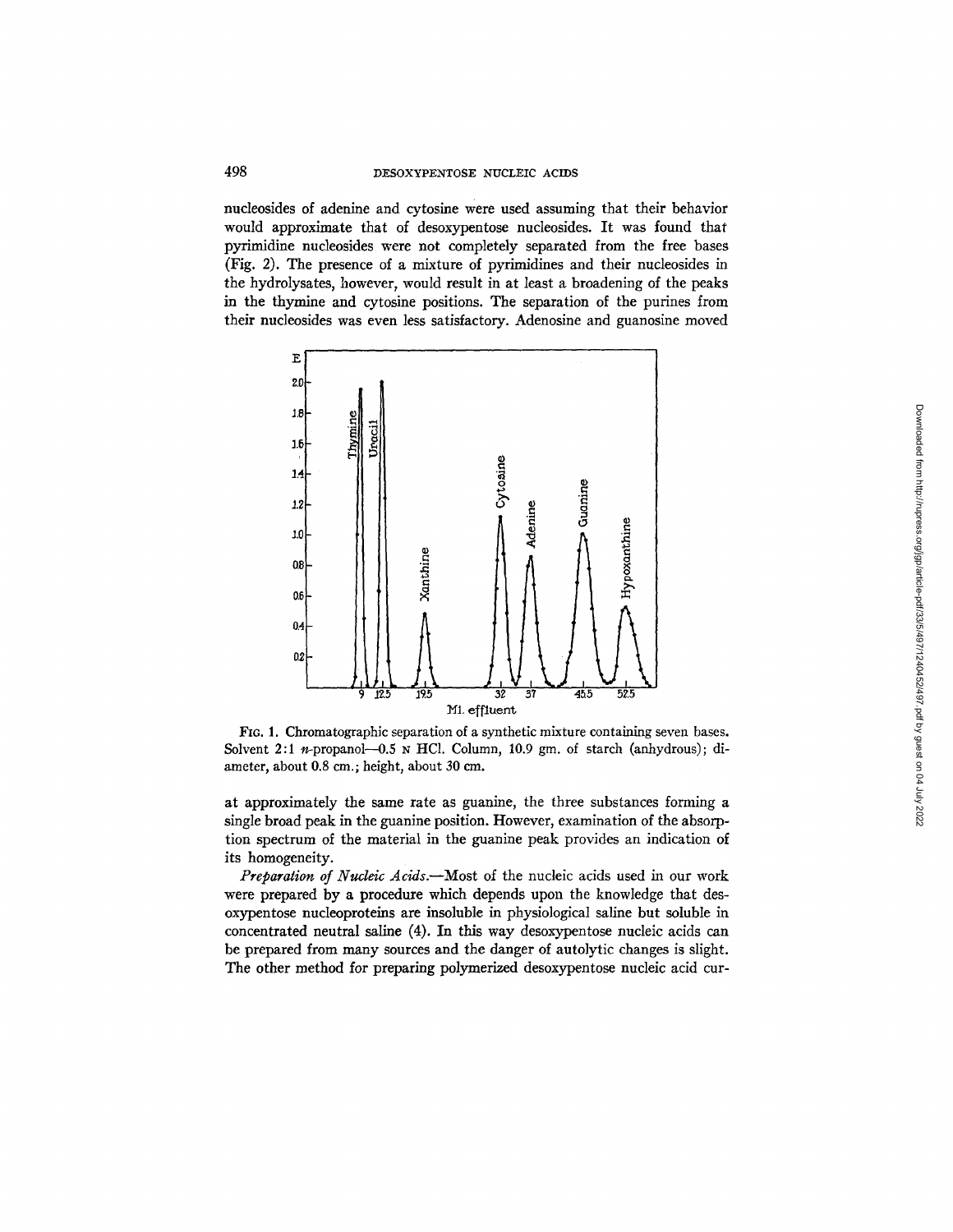rently in use is applicable to the thymus gland only and quite possibly involves autolytic changes, for a prolonged aqueous extraction is required (5). By the procedure we have employed the bulk of the desoxypentose nucleic acid of the tissue is extracted in all cases with the possible exception of the wheat germ.



FIG. 2. Chromatographic separation of a synthetic mixture containing thymine, thymidine, cytosine, and cytidine. Solvent  $2:1$  n-propanol--0.5 N HCl. Column, 10.9 gm. of starch (anhydrous); diameter, about 0.8 cm.; height, about 30 cm.

The nucleic acids of calf kidney, sheep spleen, horse spleen, and shad testes are prepared by identical procedures, all in a cold room at 2°C. The fresh tissues are minced with scissors and then placed in the Waring mixer with a salt mixture,  $0.14 \text{ m}$  sodium chloride and 0.01  $M$  sodium citrate, the latter added to inhibit the action of desoxyribonuclease. In a typical experiment the mixer contains 150 gm. of tissue, 350 cc. of salinecitrate, and 150 gm. of crushed ice. The mixer is run for 6 minutes, and at the end its contents are still ice cold. They are strained through a double layer of gauze and then through a fine towel. The strained fluid is centrifuged and the turbid supernatant discarded. The sediment is washed several times with saline-citrate, so that most of the ribose nucleoproteins present are removed.

In the next step the sediment is suspended in  $1 \text{ m NaCl}$  (final concentration) and the desoxypentosenucleic acid is dissolved. The first sign that this is happening is a striking increase in viscosity. The viscous mixture is stirred at high speed either in the Waring mixer or by a well centered stirrer running at  $8,000$  to  $15,000$  R.P.M. Vigorous stirring is needed to break the lumpy gel. If the stirring is sufficiently vigorous, the process is completed in about 5 minutes. The volume to which this mixture is brought depends upon its viscosity; it must be fluid enough to be clarified by centrifugation at 12,000 to 17,000 R.P.M.

Nucleoprotein is precipitated from the supernatant by adding it to 6 volumes of water. The fibrous precipitate is collected around a rod with a crook at one end and any non-adherent precipitate is discarded. The fibrous material is dissolved in 1  $\boldsymbol{\mu}$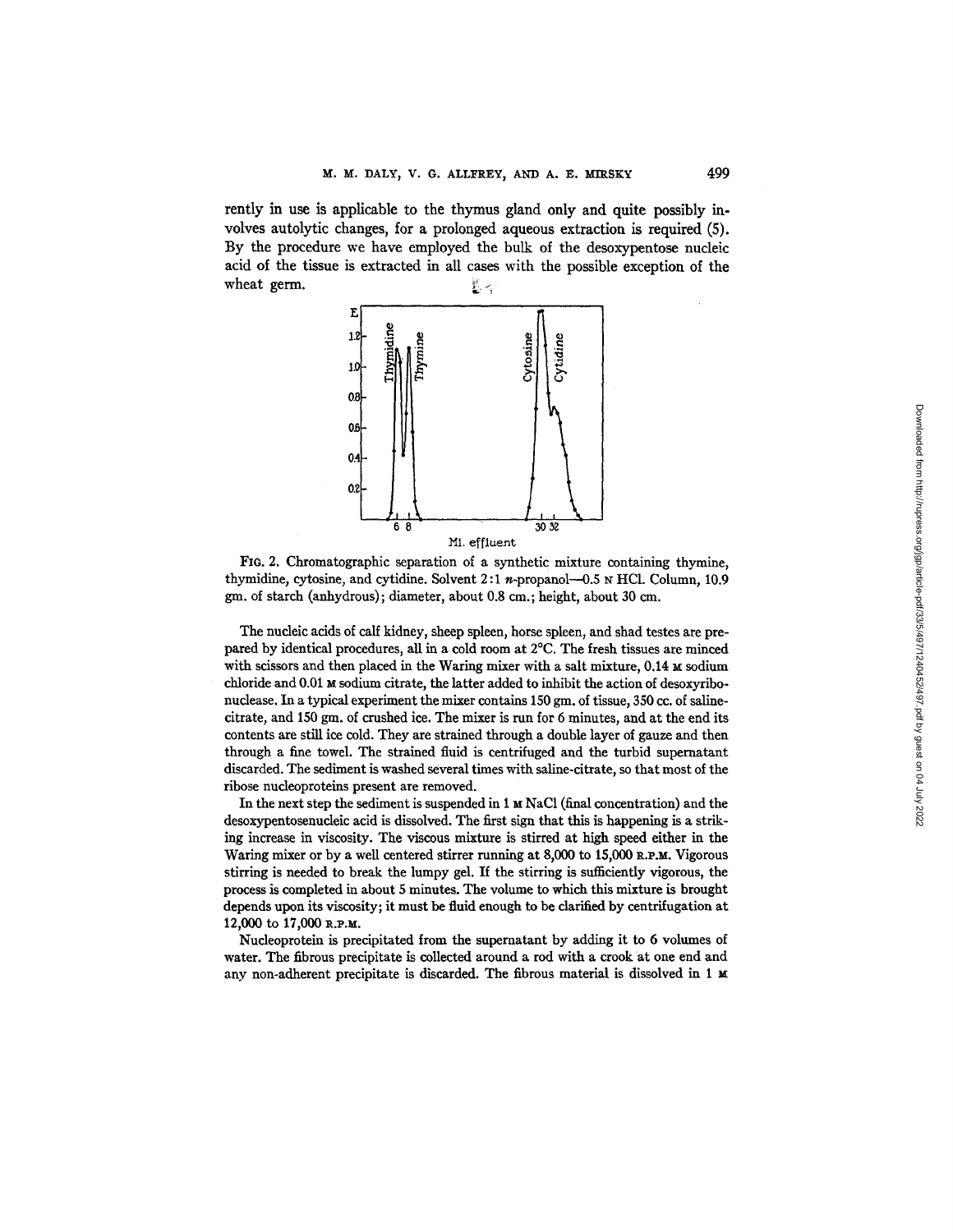NaCI. The viscous fluid is centrifuged at high speed and the sediment is discarded. Nucleoprotein is again precipitated by adding to 6 volumes of water. This process is repeated twice more.

Protein is removed by shaking the viscous  $1 \times NaCl$  solution with an octyl alcoholchloroform mixture (1 volume octyl alcohol to 4 volumes chloroform). Removal of protein occurs more rapidly and more completely if the nucleoprotein solution is made alkaline. Enough sodium hydroxide is added to the  $1 \text{ M }$  NaCl solution so that when 0.25 cc. of it is added to 1.5 cc. of water a fibrous precipitate just fails to form, pH between 9.2 and 9.8. "Shaking" is most rapidly accomplished in the Waring mixer. To 2 volumes of the 1  $\times$  NaCl is added 1 volume of octyl alcohol-chloroform. This is vigorously mixed for 12 minutes and then centrifuged. The clear supernatant is again mixed with octyl alcohol-chloroform. The process is repeated until no more protein appears at the water-chloroform interface.

Nucleic acid is precipitated from  $1 \text{ m NaCl}$  solution by adding this to 3 volumes of alcohol. The fibrous precipitate of nucleic acid is wound round a rod and the bulk of the fluid pressed from it. With forceps nucleic acid is picked off the rod as a mass of small fibers. They are washed briefly in 64 per cent alcohol to remove sodium chloride, then dehydrated with alcohol and dried at room temperature after removing the alcohol with ether.

In preparing desoxyribosenucleic acid from the thymus the procedure that has just been described can be followed. We find it preferable, however, first to isolate thymus chromosomes (6) and then prepare nucleic acid. The isolated chromosomes, suspended in 1 M NaC1 are stirred at high speed and the clear supernatanf after centrifugation at  $17,000$  R.P.M. is made alkaline and deproteinized by mixing with octyl alcohol-chloroform.

It is also possible to extract nucleic acid from isolated chromosomes with sodium desoxycholate. The chromosomes are suspended in 0.5 per cent (final concentration) sodium desoxycholate, rapidly stirred, and then centrifuged. When the supernatant is added to 3 volumes of alcohol a fibrous precipitate forms. This is pressed free of alcohol and dissolved in water. Enough sodium chloride is added to bring the concentration to 1 M and the solution is then deproteinized.

The nucleic acid of turtle erythrocytes is prepared from isolated chromosomes. Washed erythrocytes, suspended in saline-citrate, are passed through a colloid mill. The fragmented cell material is centrifuged at low speed. The sediment consisting of chromosomes, is washed free of hemoglobin with saline-citrate and then suspended in 1 u NaC1 and stirred rapidly. This material is centrifuged at high speed. The supernatant is made alkaline and deproteinized. The nucleic acid of fowl erythrocytes is prepared in the same way, the only difference being that after passing the erythrocytes through the colloid mill, nuclei, many of them drawn out, are obtained instead of chromosomes.

Desoxypentose nucleic acid is prepared from wheat germ in much the same way as it is from kidney or spleen. One difference is that the wheat germ (which should be fresh and unheated) must first be extracted thoroughly with petrol ether. Another difference is that the extract in 1  $\le$  NaCl should be added to 10 volumes of water, instead of to 6 volumes. In other respects, the procedure for wheat germ is the same as that described for the kidney.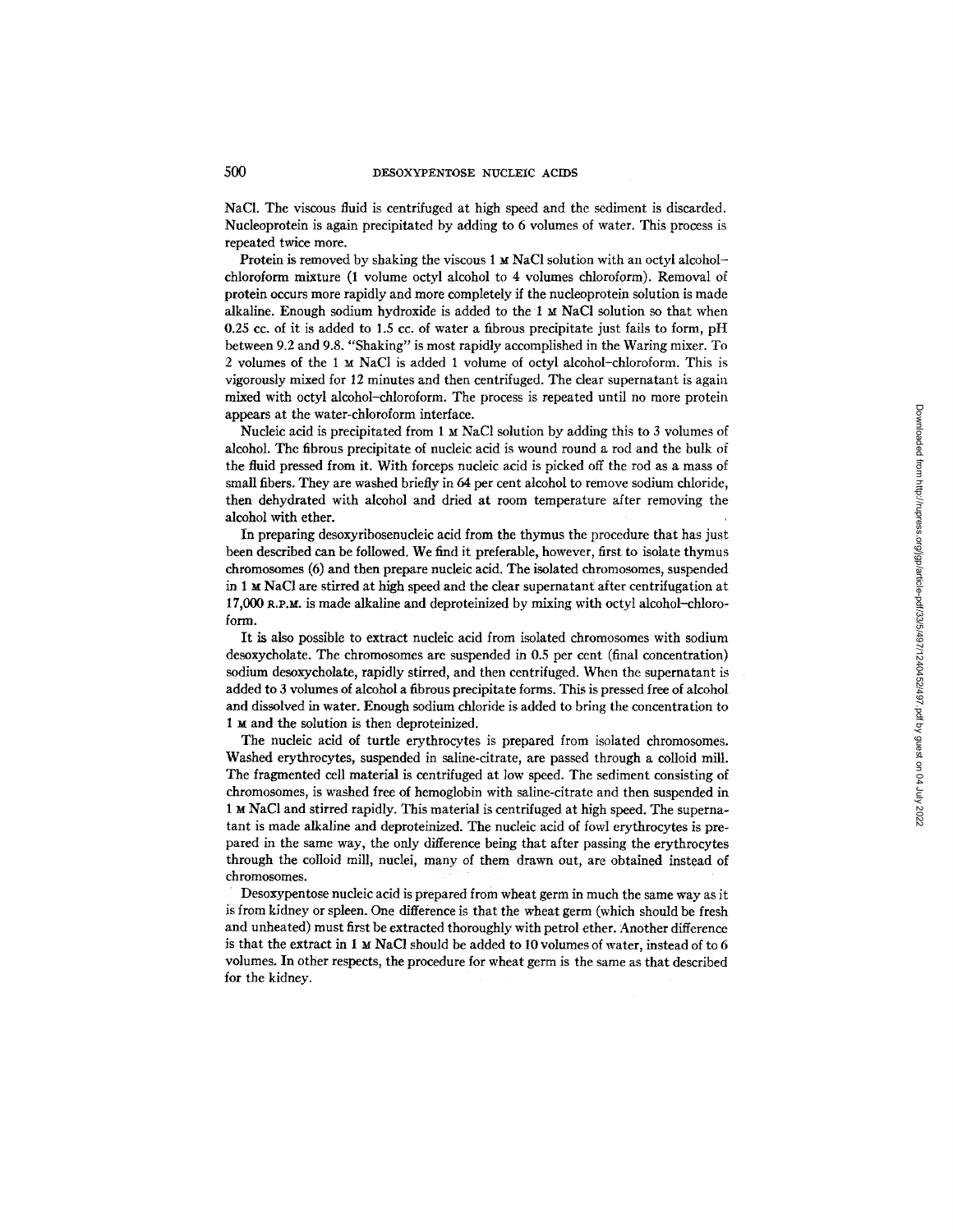In preparing desoxypentose nucleic acid from sperm of the sea urchin, *Arbacia punctulata,* several differences are to be noted. The sperm, washed in sea water, are extracted with 2  $\times$  NaCl, instead of, as in other cases, with 1  $\times$  NaCl. A fibrous precipitate is obtained on adding this extract to 3 volumes of water.

Preparation of desoxypentose nucleic acid from trout sperm is simpler than from any other source  $(7)$ . The sperm are suspended in 1  $\mu$  NaCl, stirred rapidly, and then centrifuged at high speed. The clear supernatant is dialyzed against  $1 ~ M$  NaCl for several weeks, long enough to remove all protamine. On adding this solution to 3 volumes of alcohol, nucleic acid precipitates.

All the nucleic acid preparations that have been described gave negative tests with the MiUon reagent, indicating the absence of gross protein contamination. The preparations were also free of pentose nucleic acid as no uracil was found in the hydrolysates.

A preparation of desoxypentose nucleic acid from Type III pneumococcus, containing the "transforming principle," was kindly given to us for analysis by Dr. R. D. Hotchkiss.

*Hydrolytic Procedures.--The* action of concentrated acid at relatively high temperatures is required for the liberation of pyrimidines from desoxypentose nucleic acids; purines, on the other hand, are released by mild hydrolytic procedures and are destroyed by strong acid.

*Liberation of Pyrimidines.*—Hotchkiss (8) studied the hydrolysis of yeast nucleic acid at 120° for 2 hours with various concentrations of HCl. At the lower concentrations of acid pyrimidine nucleosides were found in the hydrolysates, their amounts decreasing with increasing acid concentration until the free pyrimidines finally appeared.

In this work 10 mg. portions of nucleic acid were hydrolyzed with 2 ml. of 6 N HCl for 2 hours at 120°C. The hydrolysate was evaporated to dryness *in vacuo* and dissolved in 4 to 5 ml. of 2:1 n-propanol-0.5 N HC1. One ml. portions of the final solutions were placed on the columns for chromatographic analysis. The result of a fractionation of a hydrolysate of thymus desoxyribonucleic acid in 6 N HCI is shown graphically in Fig. 3.

There is good evidence that the hberation of pyrimidines is quite complete under these conditions. The sharpness of the thymine and cytosine peaks on the chromatogram indicates the absence of appreciable amounts of nucleosides. Furthermore, the ultraviolet absorption spectra in acid and alkali of the pyrimidines recovered from the hydrolysates correspond very closely to those of known solutions of the compounds, and are quite distinct from those of the corresponding nucleosides. Increasing the temperature of the hydrolysis 10 or  $20^{\circ}$  did not increase the yield of pyrimidines, as was shown in the case of a wheat germ preparation.

There is no evidence of destruction of the pyrimidines under these conditions of hydrolysis. Thymine and cytosine were the only pyrimidines found in the hydrolysates. It has been reported that cytosine is converted to uracil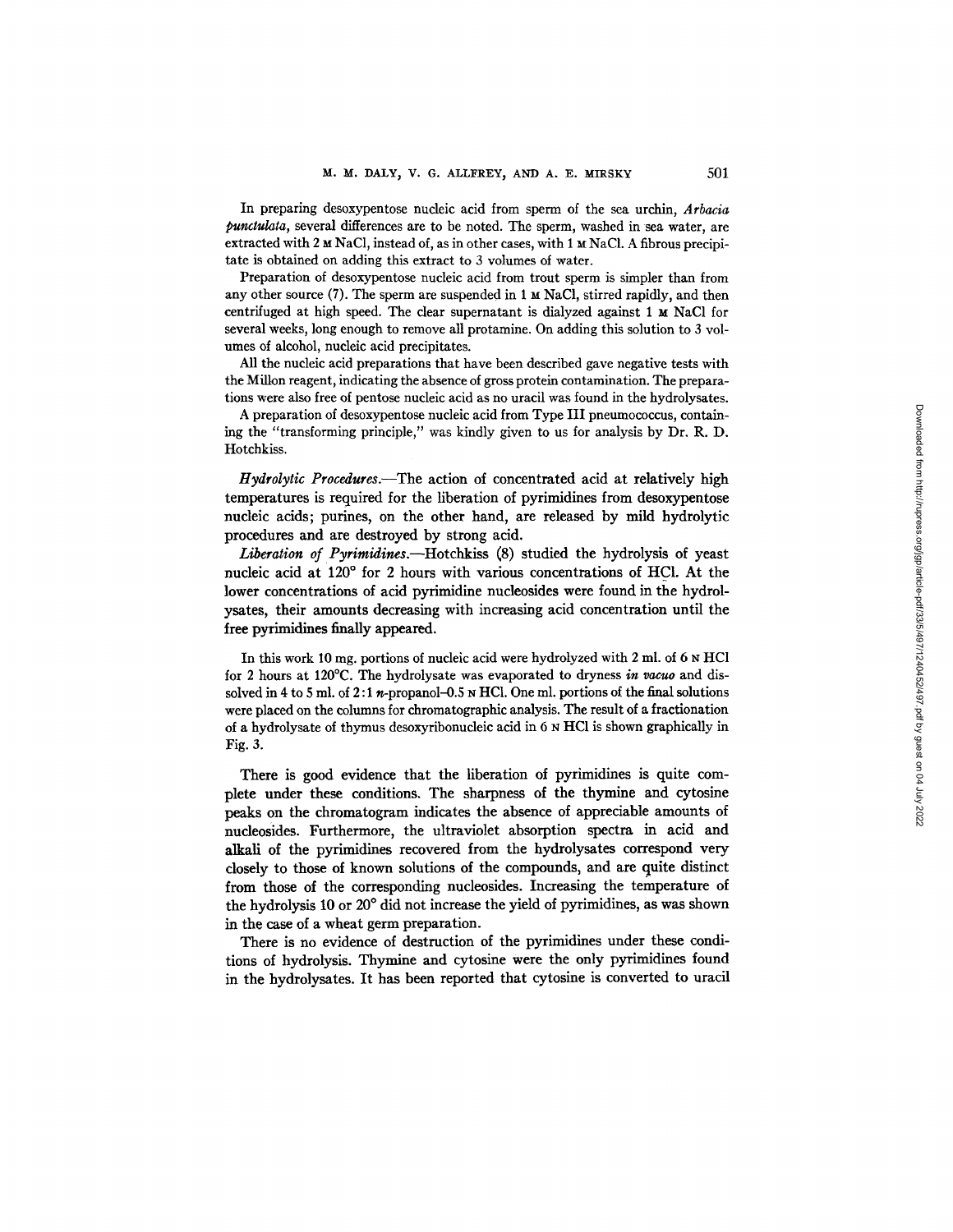upon treatment with strong mineral acids at high temperatures (9). Under the conditions used here no such conversion was observed, and control experiments with known mixtures yielded quantitative recoveries of both thymine and cytosine. Cytosine could also be recovered quantitatively when treated under the hydrolytic conditions in the presence of nucleic acid (from wheat germ). The only artifact found consistently in all hydrolysates in  $6 \times HCl$  was xanthine formed by the deamination of guanine. Xanthine was identified by its absorption spectrum and position on the chromatogram.



FIG. 3. Chromatographic separation of a hydrolysate of thymus desoxyribonucleic acid in 6 N HCl. Solvent 2:1 n-propanol- $-0.5$  N HCl. Column, 10.9 gm. of starch (anhydrous); diameter, about 0.8 cm.; height, about 30 cm.

Liberation of Purines.--In our initial experiments a procedure similar to that used by ttotchkiss (8) was employed. This involved heating the nucleic acids in  $0.5$  N HCl at  $120^{\circ}$  for 2 hours. Under these conditions quantitative recoveries could not be obtained consistently with known mixtures of adenine and guanine, and the purines were liberated in relatively low yield from the nucleic acids. Consequently other procedures were sought. The method of Levene (10) consisting of the passage of HC1 gas into a suspension of nucleic acid in 95 per cent methanol did not prove to be suitable. Li and Stacey (11) reported that purines are released from desoxypentose nucleic acids on standing in 1.5 per cent methanolic HC1 at room temperature. This procedure appeared to offer a possibility of complete liberation of purines with a minimum of destruction.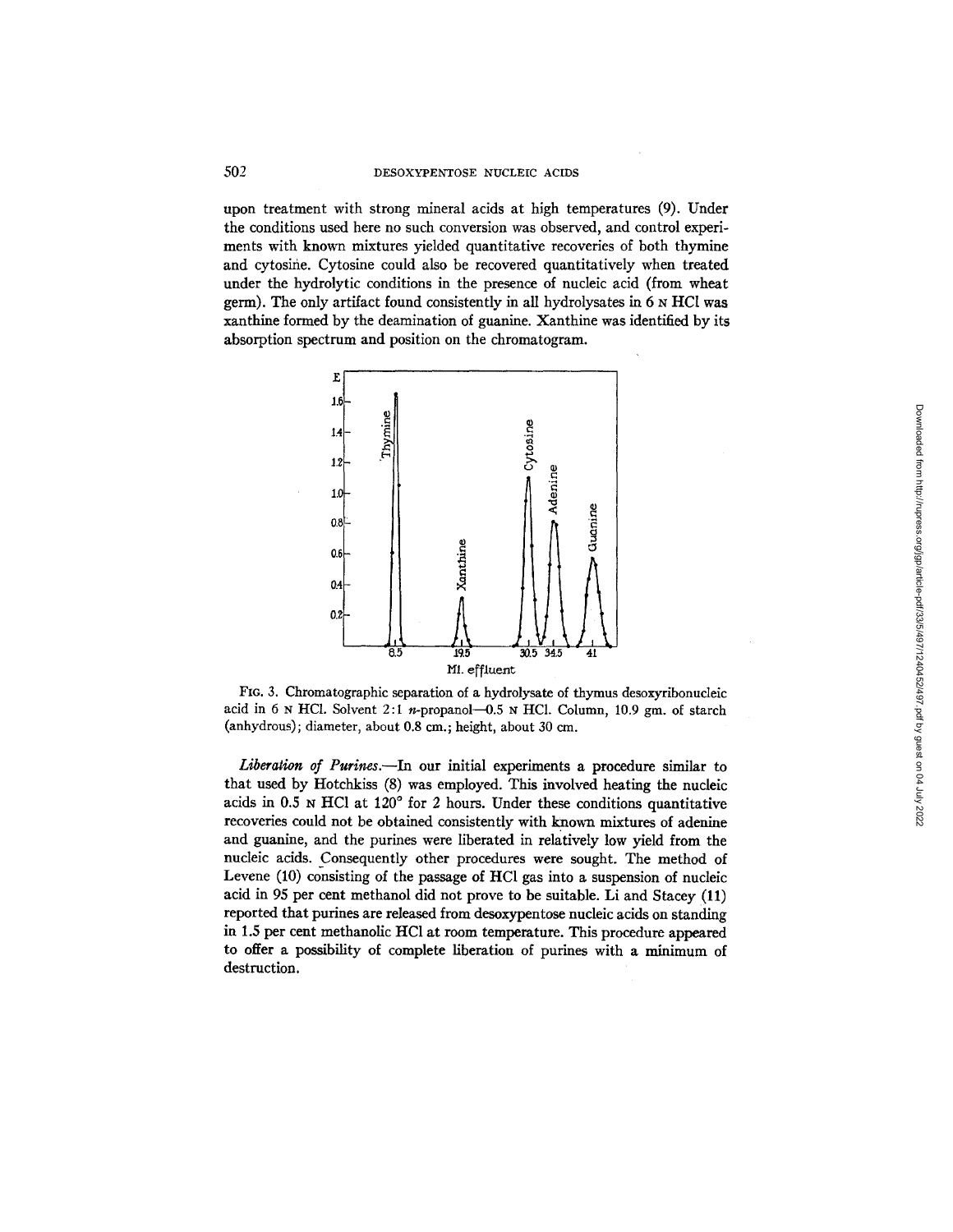This method was applied and was found to produce the highest yields of purines which we had obtained up to that time, while control experiments with known mixtures yielded quantitative recoveries of adenine and guanine. Approximately 2 days was required to produce the maximum yield of purines. In order to shorten the time of hydrolysis the effects of increased temperature and acid concentration were investigated. Twenty hours was chosen as a convenient time interval, and at  $37^{\circ}$ , using 1.5 per cent HCl, this was sufficient to bring about maximum hydrolysis. Additional evidence that the hydrolysis is complete under these conditions is given by the fact that the use of 3 per cent HC1 failed to increase the yield, while lower concentrations of HC1 produced lower yields. In methanolic HC1 adenine is released more rapidly than guanine,



FIG. 4. Chromatographic separation of the supernatant of a hydrolysate of thymus desoxyribonucleic acid in 1.5 per cent methanolic HCl. Solvent  $2:1$  n-propanol-0.5 N HCl. Column, 10.9 gm. of starch (anhydrous); diameter, about 0.8 cm.; height, about :30 era.

and the liberation of both is complete before appreciable amounts of phosphorus are liberated.

The procedure finally employed was to treat 10 mg. portions of nucleic acid with 5 ml. of 1.5 per cent methanolic HC1 (prepared by diluting concentrated aqueous HC1 with methanol) for 20 hours at 37°C. A sample of the supernatant was removed and evaporated to dryness *in vacuo*. The residue was dissolved in 2:1 *n*-propanol-0.5 N HC1 and subjected to chromatographic analysis. No pyrimidines were released by this procedure, and adenine and guanine were the only bases demonstrated on the chromatograms (Fig. 4).

The presence of nucleosides in the hydrolysates would introduce an error in the determination of guanine, but it is unlikely they were present. The absorption spectra in acid and alkali of the material in the guanine peaks corresponded very closely to those of known solutions of guanine and were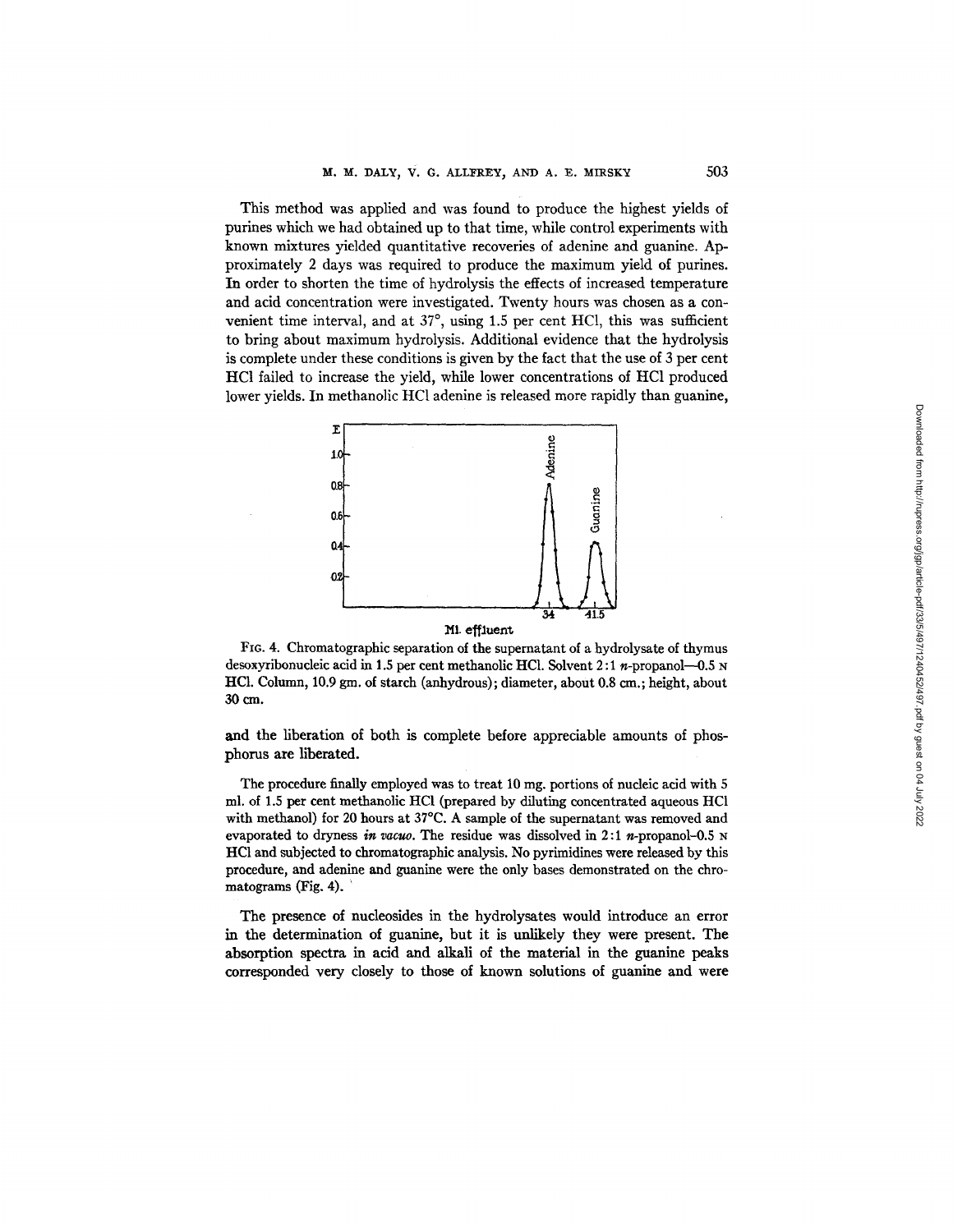quite distinct from those of the nucleoside. In the hydrolysis of desoxypentose nucleic acid under these conditions there is' not much chance of the formation of nucleosides, as the bond between purine and sugar is so easily broken by acid. Enzymatic hydrolysis is required for the preparation of purine nucleosides from these nucleic acids.

*Analytical Results.--The* nucleic acids which have been analyzed came from a wide variety of sources. First preparations from different tissues (thymus and kidney) of the same animal, the calf, were studied. Then we investigated

| Nucleic acid                |      | $\mathbf{P}$      | N/P  | Moles per 100 moles P |              |              |               | accounted<br>for |
|-----------------------------|------|-------------------|------|-----------------------|--------------|--------------|---------------|------------------|
|                             | N    |                   |      | Ade-<br>nine          | Gua-<br>nine | Thy-<br>mine | Cyto-<br>sine | a,               |
|                             |      | per cent per cent |      |                       |              |              |               | per cent         |
| Calf thymus I               | 14.7 | 8.19              | 1.80 | 27.6                  | 23.5         | 28.0         | 19.7          | 98.8             |
| Calf thymus II              | 14.2 | 8.24              | 1.72 | 26.6                  | 21.7         | 28.6         | 20.1          | 97.0             |
| Calf thymus (desoxycholate) | 14.7 | 8.07              | 1.82 | 28.1                  | 23.5         | 28.2         | 20.4          | 100.2            |
| Calf kidney                 | 14.1 | 8.13              | 1.73 | 27.4                  | 21.9         | 27.3         | 20.3          | 96.9             |
| Horse spleen                | 15.9 | 8.36              | 1.90 | 28.3                  | 21.9         | 26.3         | 19.2          | 95.7             |
| Sheep spleen                | 14.2 | 8.71              | 1.63 | 26.0                  | 20.7         | 26.6         | 19.6          | 92.9             |
| Chicken erythrocyte         | 15.6 | 8.76              | 1.78 | 27.0                  | 19.2         | 27.4         | 20.1          | 93.7             |
| Turtle erythrocyte          | 13.9 | 7.91              | 1.76 | 29.9                  | 22.9         | 29.1         | 22.2          | 104              |
| Trout sperm                 | 14.6 | 7.69              | 1.90 | 29.4                  | 22.2         | 27.1         | 19.9          | 98.6             |
| Shad testes                 | 14.4 | 8.20              | 1.76 | 26.4                  | 20.3         | 27.2         | 19.0          | 92.9             |
| Sea urchin sperm            | 12.6 | 7.54              | 1.67 | 26.7                  | 18.3         | 30.8         | 18.1          | 93.9             |
| Wheat germ                  | 14.3 | 8.08              | 1.77 | 27.4                  | 23.6         | 27.0         | 16.4          | 94.4             |
| Pneumococcus Type III       |      |                   | 1.72 | 27.6                  | 19.0         | 29.2         | 16.7          | 92.5             |

TABLE I *The Distribution of Purines and Pyriraidines in Desoxypentose Nucleic Acids* 

The phosphorus and nitrogen contents were determined on the original nucleic acid preparations except in the case of the pneumococcus preparation for which the phosphorus was determined on the hydrolysate. The nitrogen-phosphorus ratio for this preparation is the value reported by Hotchkiss (16).

nucleic acids prepared from a closely related mammal--the sheep, a less closely related mammal--the horse, and finally from a number of more distantly related organisms--a bird (the domestic fowl), a reptile (the turtle), fishes (the trout and shad), an echinoderm (the sea urchin), a higher plant (wheat), and a microorganism (pneumococcus).

The results of the analyses are summarized in Table I. The percentage compositions are average values calculated from the chromatographic analyses of at least two hydrolysates for each preparation with the exception of the pneumococcus where sufficient amounts of material were not available. The composition of the nucleic acids with respect to purines and pyrimidines is expressed as the mole per cent of nucleic acid phosphorus, and the total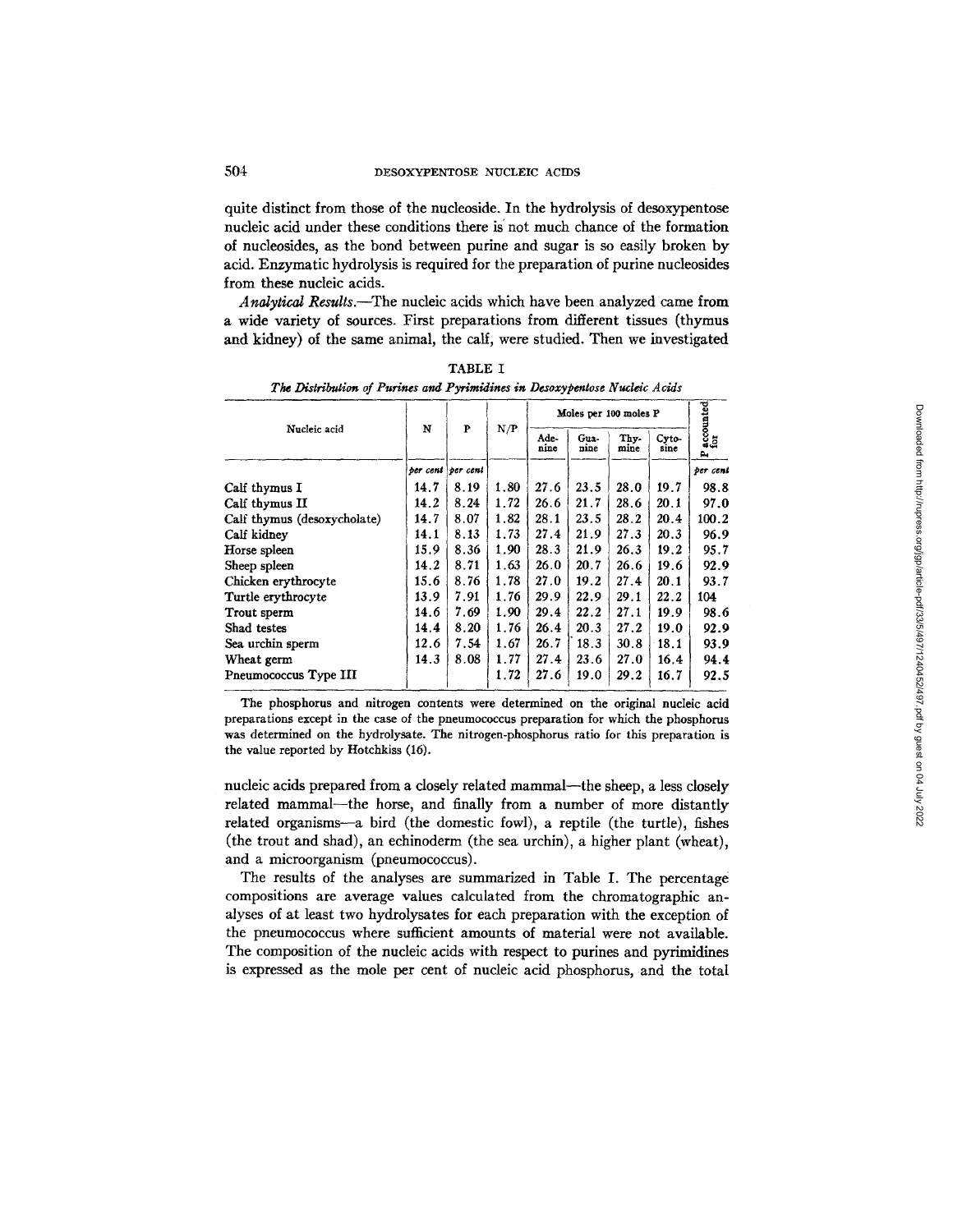recoveries are also expressed on the basis of phosphorus. This method of expressing recoveries has been used by other investigators (2, 3, 9). The calculation of the yield on this basis involves the assumption that the nucleic acid is a polynucleotide with one mole of phosphorus per mole of base. The polynucleotide structure has been weU established in the case of thymus desoxypentose nucleic acid (12). If the calculation of the yields is made on the basis of nitrogen, no assumption is made as to the structure. The question arises as to whether the nitrogen or phosphorus content of a preparation is the more reliable basis for a calculation of total recoveries.

The analytical procedures for the determination of nitrogen and phosphorus in the preparations do not distinguish between true nucleic acid nitrogen and phosphorus and that which is present as an impurity. The principal phosphorus compounds which might conceivably be present as contaminants are inorganic phosphate, nucleotide, sugar phosphate, lipid, and pentose nucleic acid. The procedures used in the preparation of the nucleic acids should eliminate these substances. The nucleic acids are precipitated from aqueous solutions by 64 per cent alcohol; the inorganic phosphorus, sugar phosphates, and nucleotides are soluble under these conditions. Lipids are removed by extractions with alcohol and ether. It has already been mentioned that the absence of uracil in the hydrolysates indicates that the preparations were free of pentose nucleic acid. On the other hand, it is quite possible that the nucleic acids were contaminated with protein. Protein is chemically bound to nucleic acid in tissues and is removed with difficulty. Even after repeated separations some protein may remain in combination with the nucleic acid, and there is at present no way of being certain of its complete removal or of how much remains combined.

For these reasons phosphorus-containing impurities are less likely to be present than those containing nitrogen, and the analytical values for phosphorus are considered to be a better criterion for the nucleic acid content of a preparation than the nitrogen values.

The recoveries of nucleic acid phosphorus are nearly quantitative in about half of the preparations; in others it is never less than 92.5 per cent. The lower recoveries may be the result of the presence of unidentified components, or of the incomplete liberation or partial destruction of the bases in the course of the hydrolysis. Our experience has shown that low yields will be obtained if a preparation is a poor one from certain points of view such as the presence of protein.

The analyses indicate that adenine, guanine, thymine, and cytosine are certainly the major nitrogenous constituents of desoxypentose nucleic acids as has been supposed for a long time (12). The possibility of the presence of considerable amounts of other substances was not eliminated even in the most recent work on this problem, where from 76 to 90 per cent of nucleic acid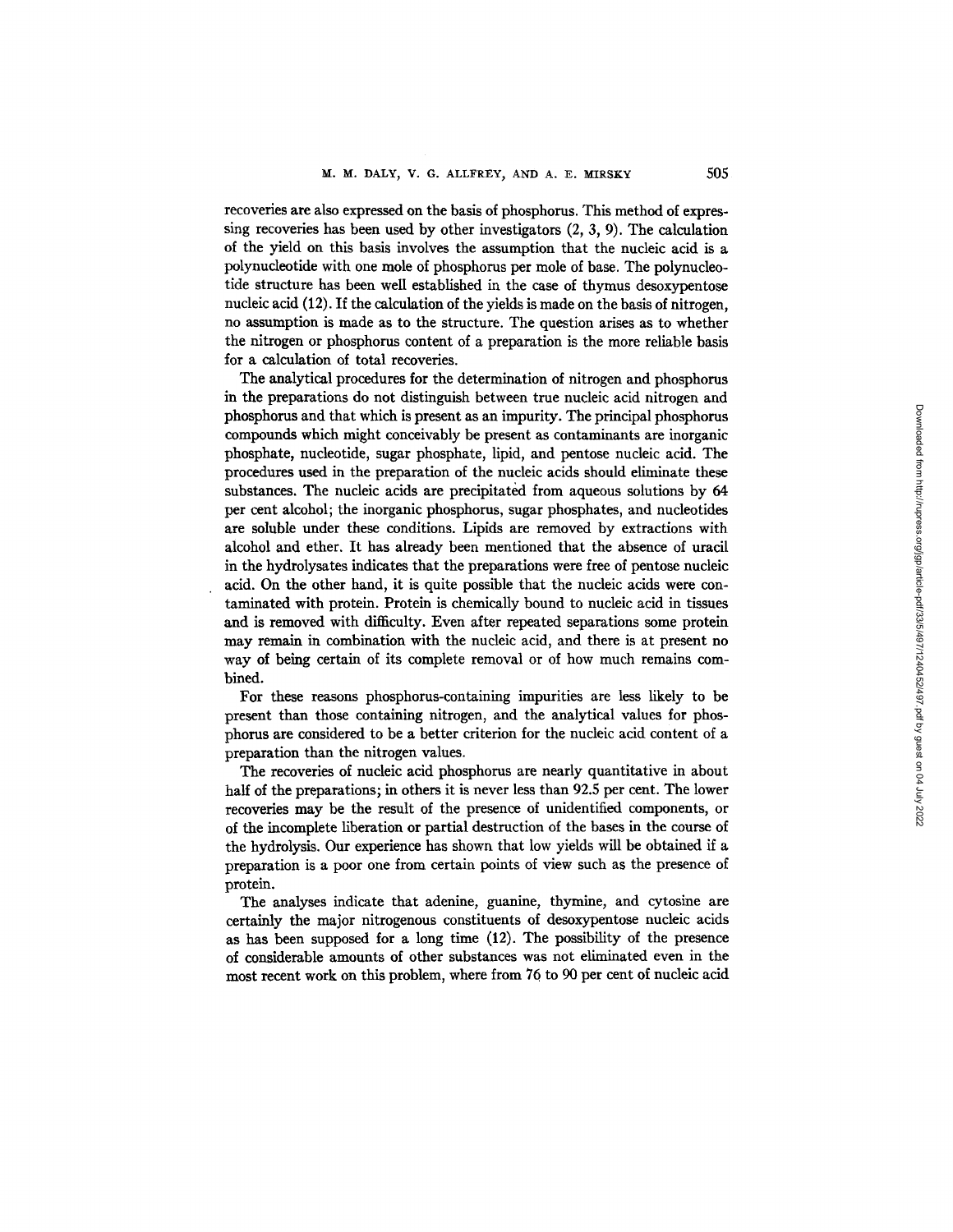phosphorus was accounted for  $(2, 3)$ . Other materials might have been destroyed in the course of the hydrolysis or escaped detection because their nature was unknown. Our work has made it possible to conclude that no more than traces of other constituents could be present in those nucleic acids for which a quantitative recovery was made.

Until recently a generally accepted view of the composition of desoxypentose nucleic acids was expressed in the tetranucleotide hypothesis according to which the four bases are distributed in equimolecular proportions in the molecule. This hypothesis is based principally on the work of Steudel (13) and of Levene and Mandel (14). Gulland (15) and Chargaff (2) and their coworkers have recently challenged this hypothesis. The latter group of investigators made their conclusions on the basis of molecular ratios calculated from their data on the percentage composition of the desoxypentose nucleic acids of thymus and spleen. These molecular ratios may be in error as they were calculated on the basis of incomplete recoveries of nucleic acid phosphorus (about 90 per cent) assuming that hydrolysis losses were distributed equally among the four bases. We have observed that in the hydrolysis of desoxypentose nucleic acids with  $0.5$   $\times$  HCl at 120 $^{\circ}$ , where some destruction of purines takes place, relatively more adenine than guanine is destroyed. Therefore, it is not safe to assume that hydrolysis losses will affect equally all the components. The yield of adenine reported by Chargaff et al. was, however, somewhat higher than the value required for a tetranucleotide. The results which are presented here provide further evidence that the tetranucleotide hypothesis is no longer tenable. The evidence is stronger in the case of those preparations in which the recoveries of phosphorus were quantitative, but in no case does the composition permit an equimolecular distribution.

The assumption that all desoxyribonucleic acids have the same composition is implicit in the tetranucleotide hypothesis. Up to this time preparations from relatively few sources have been analyzed. Vischer *et al.* (3) have recently presented data for the percentage composition of the desoxypentose nucleic acids of yeast and the tubercle bacillus, which together with other data for the nucleic acids of calf thymus and beef spleen (2), tend to indicate differences in composition. The total recoveries of nitrogen for the yeast and tubercle bacillus preparations were, however, somewhat low--about 76 per cent. Our values for the percentage composition of thymus nucleic acid are similar to those obtained by Chargaff *et al.* (2) for the same nucleic acid, but the pyrimidine yields are somewhat higher increasing the total recovery. The results which we obtained for the three samples of this nucleic acid, one of which was prepared by a different procedure, are in good agreement.

The general distribution of purines and pyrimidines in all the preparations examined is rather similar. In most cases the differences observed are too small to be considered significant. In the case of those preparations where the dis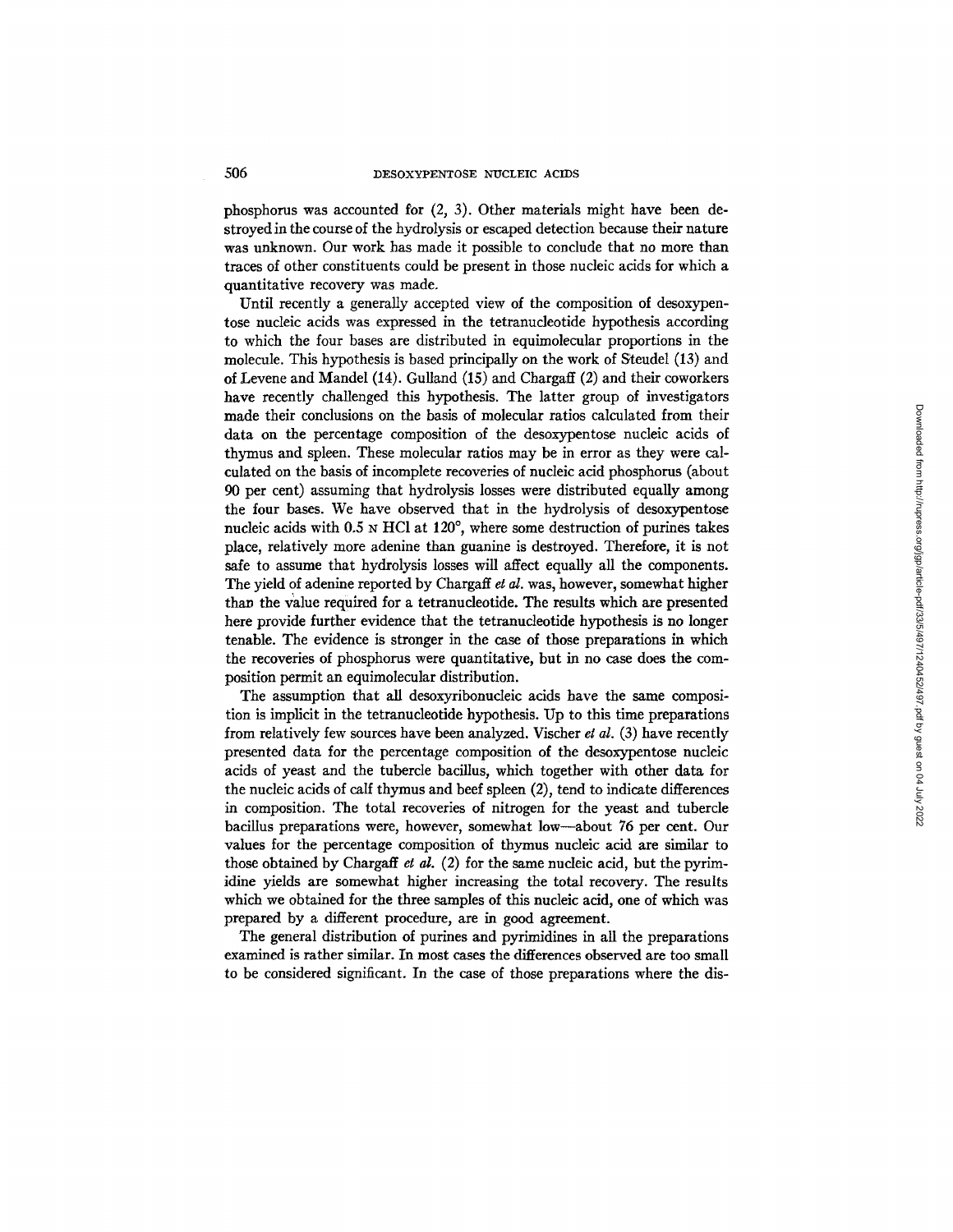tribution appears to vary, the apparent difference in composition is confined to only one of the four bases and the total recoveries are somewhat low. For the wheat germ and pneumococcus preparations the yield of cytosine is lower than for the other nucleic acids, and the total recoveries are 94.4 and 92.5 per cent respectively. The amounts of the other bases, however, are very close to those found in a majority of the preparations. These considerations lead one to suspect that even these apparently large differences in the quantity of cytosine may not be significant.

The low yields of cytosine may be the result of the destruction of this base in the course of hydrolysis or of incomplete hydrolysis. It is probably not the result of incomplete hydrolysis in the case of the wheat germ, as increasing the temperature of the hydrolysis 10 or 20 ° did not increase the yield of cytosine. It was not possible to make further studies of the hydrolysis of the pneumococcus preparation as sufficient amounts of material were not available. An indication that there may have been some destruction in the course of the hydrolysis of this preparation is provided by the fact that the hydrolysate contained a black, humin-like precipitate. Such extensive humin-like precipitation was not observed in the hydrolysates of highly purified nucleic acid preparations.

It should also be mentioned that an additional peak was observed on the chromatogram of the hydrolysate of the wheat germ in 6 N HC1. This peak was not observed in any other hydrolysate and has not yet been identified. It might represent another component or a decomposition product of cytosine. Although such a product was not observed when cytosine was treated under the same hydrolytic conditions, it might be formed under the influence of impurities in the wheat germ preparation.

The relative amounts of adenine, thymine, and cytosine in the desoxypentose nucleic acid from Type III pneumococcus, containing the "transforming principle," were reported by Hotchkiss (16). Our value for adenine is much higher than his. When we employed hydrolytic procedures similar to those used by Hotchkiss, we found that as much as 20 per cent of the adenine in thymus nucleic acid is destroyed. From his ratio of thymine to adenine the yield of adenine in his experiments can be calculated assuming that his yield of thymine was the same as ours. This is a reasonable assumption, as the hydrolysis procedures which we employed for the liberation of pyrimidines were very similar to his. If this is done, it appears that about 30 per cent of the adenine was lost in his experiments. These considerations indicate that there is no sure foundation for his assertion that the results of his analyses show differences in composition of nucleic acids from different sources.

A comparison of the chemical constitution of these macromolecular compounds must be based on information as to the nature and proportions of their components, their arrangement in the molecule, and the types of linkages holding them together. This investigation has been limited to a com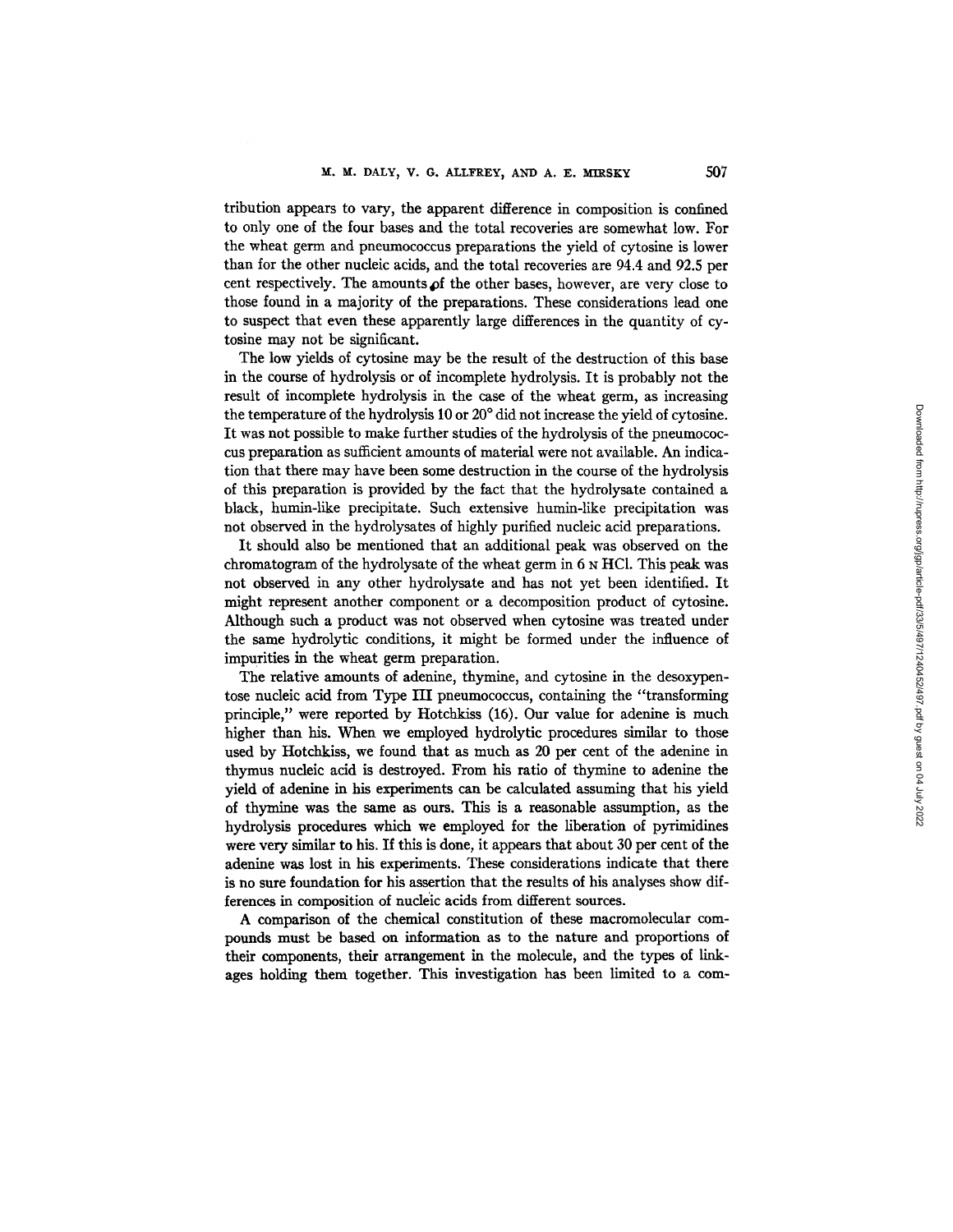parison of the distribution of purines and pyrimidines in the compounds. The results of the analyses of a wide variety of nucleic acids have shown no great differences in this respect.

### SUMMARY

The distribution of purines and pyrimidines in desoxypentose nucleic acids prepared from a variety of animal and plant sources has been studied.

1. The nucleic acids were prepared from calf thymus, calf kidney, sheep spleen, horse spleen, chicken erythrocyte, turtle erythrocyte, trout sperm, shad testes, sea urchin sperm, wheat germ, and Pneumococcus Type III.

2. Separate hydrolyses were carried out for the determination of purines and pyrimidines. These procedures permitted nearly quantitative recovery of nucleic acid phosphorus in many of the preparations examined.

3. In the case of those preparations where a quantitative recovery was obtained it can be concluded that no bases other than adenine, guanine, thymine, and cytosine were present in appreciable amounts.

4. The distribution of purines and pyrimidines in all the nucleic acids studied renders the tetranucleotide hypothesis untenable.

5. The results of the analyses have indicated no great differences in the composition of these nucleic acids with respect to purines and pyrimidines.

### REFERENCES

- 1. Daly, M. M., and Mirsky, *A. E., J. Biol. Chem.,* 1949, 175, 981.
- 2. Chargaff, E., Vischer, E., Doniger, R., Green, C., and Misani, *F., J. Biol. Chem.,*  1949, 177, 405.
- 3. Vischer, E., Zamenhoff, S., and Chargaff, *E., J. Biol. Chem.,* 1949, 177, 429.
- 4. Mirsky, A. E. and Pollister, A. W., *Proc. Nat. Acad. So.,* 1942, 98, 344.
- 5. Hammarsten, E., *Bioehem. Z.,* 1924, 144, 383.
- 6. Mirsky, A. E., and Ris, *H., J. Gen. Physiol.,* 1947, 31, 1.
- 7. Mirsky, A. E., and Pollister, *A. W., J. Gen. Physiol.,* 1946, 30, 101.
- 8. Hotchkiss, R. D., *J. Biol. Chem.*, 1948, 175, 315.
- 9. Vischer, E., and Chargaff, *E., J. Biol. Chem.,* 1948, 176, 715.
- 10. Levene, *P. A., J. Biol. Chem.,* 1922, 53, 441.
- 11. Chong-fu Li, and Stacey, M., *Nature,* 1949, 163, 538.
- 12. Levene, P. A., and Bass, L. W., Nucleic Acids, American Chemical Society Monograph Series, New York, Reinhold Publishing Corp., 1931.
- 13. Steudel, *H., Z. physiol. Chem.,* 1906, **49,** 406.
- 14. Levene, P. A., and Mandel, J. A., *Bioehem. Z.,* 1908, 10, 215.
- 15. Gulland, J. M., Nucleic Acid, in Symposia of the Society for Experimental Biology, (Great Britain), Cambridge University Press, 1947, 1, 1.
- 16. Hotchkiss, R. D. 86 Colloque International du Centre National de la Recherche Scientifique, Unités biologiques douées de continuité génétique, Paris, June 25-July 3, 1948, Paris, Centre National de la Recherche Scientifique, 1949, 57.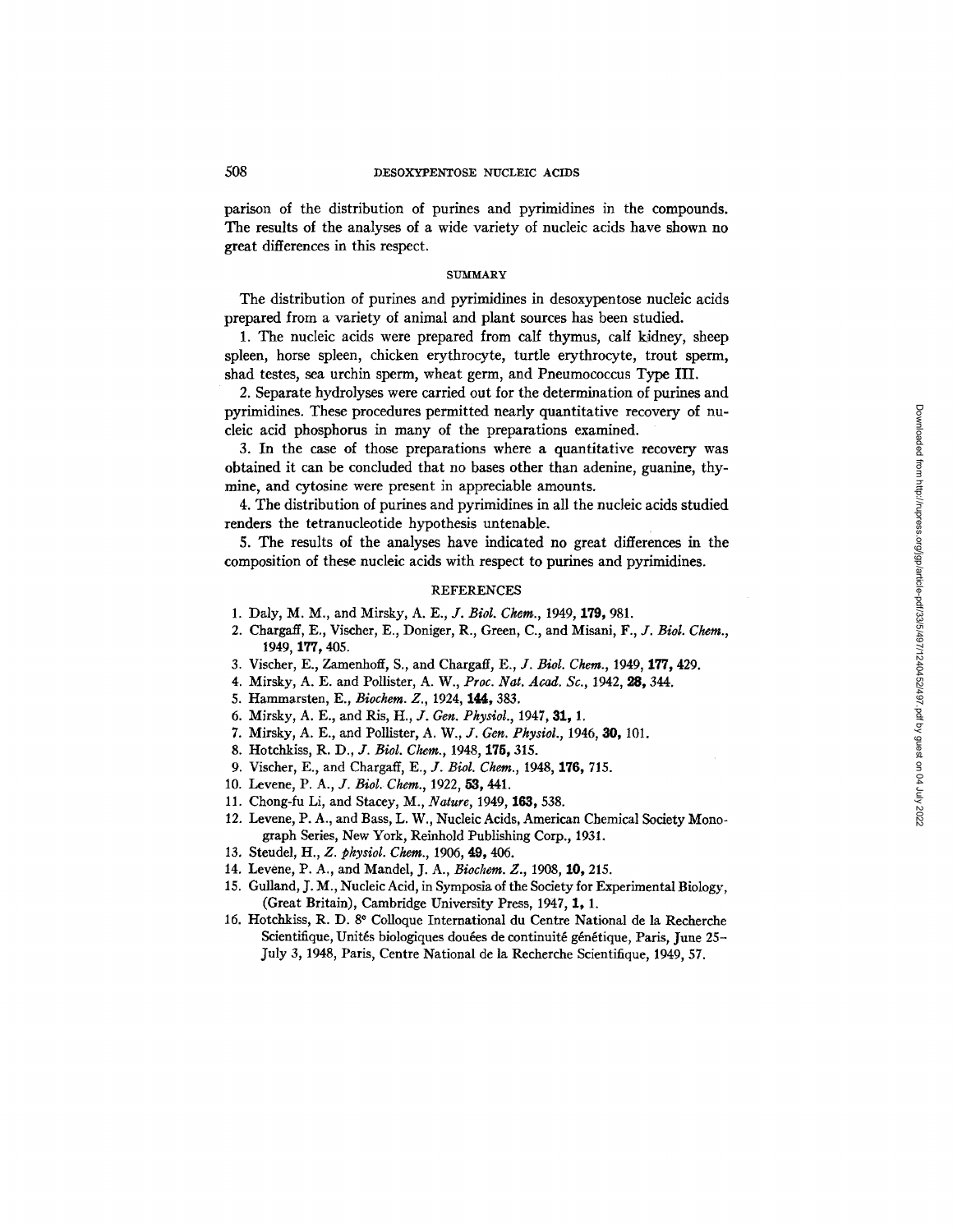#### NOTE

A theoretical basis may be suggested for the ease of hydrolysis of the purine nucleosides and the great difficulty encountered with the corresponding pyrimidine derivatives.

The first step in the acid hydrolysis of both purine and pyrimidine nuclcosides is an attack by hydroninm ion at the glycosidic linkage. Specifically, a proton, leaving its coordination with water, may accept the free electrons of the nitrogen atoms in positions 9 of the purine ring and 3 of the pyrimidine ring (Fig.  $5 \text{ A}$ , B).

Whether this will occur to a significant extent depends on the energy level of the transition state. The proton, by accepting the free electrons of the nitrogen, forms an activated complex, or transition state, in which the ring carries a net positive charge. If the energy of formation of the charged intermediate is high the reaction is unlikely and the subsequent hydrolysis will not occur. If, however, the energy level of the charged intermediate is lowered by a resonance distribution of the charge throughout the ring, the frequency of its formation is correspondingly increased and so is the rate of hydrolysis.

In the addition of proton to the purine nucleosides the positive charge initially placed in the 9 position can be readily distributed by resonance throughout the imidazole and pyrimidine rings. Resonance structures in which the charge is shared by electronegative nitrogen may be expected to play a large part in the resonance stabilization of the transition state (Fig.  $5 \text{ C}$ ). In guanosine, the tautomeric keto group in the 6 position resonates with an ionic form placing positive charge on the ring (Fig. 5 D). In the transition state this ionic form may be expected to hinder the introduction of an additional charge and minimize the resonance contribution of the pyrimidine ring. If this latter contribution were significant it would follow that guanosine, because of its keto group, should be somewhat more difficult to hydrolyze than adenosine, where the keto group is lacking. In the partial hydrolysis of the desoxypentose nucleic acid of calf thymus it was indeed found that adenine is released preferentially; *i.e.,* more rapidly than guanine. It should be emphasized, however, that the release of the bases from a polynudeotide may depend in large part upon other structural considerations.

All the naturally occurring pyrimidine nucleosides are characterized by the presence of one or more keto groups at the 2 and 6 positions of the ring. Ionic resonance of the 2 keto group (favored in acid media), by placing a positive charge adjacent to nitrogen 3, may be regarded as neutralizing its free electrons and leaving no point of attack for solvated proton (Fig. 5 E). The result is an *aromatic* resonance form in which nitrogen 3 bears a positive charge (Fig. 5 F). As long as such aromatic forms contribute a major share of the over-all resonance state of the molecule an attack by proton at position 3 is extremely unlikely. To overcome aromatic resonance stabilization and achieve the transition state high energies must be supplied. In keeping with theoretical predictions, the hydrolytic cleavage of pyrimidines from nucleic acids takes place only at elevated temperatures  $(120^{\circ})$  and in strongly acid solution. A further test of the theory is the prediction that once the aromatic resonance is destroyed (e.g. by reduction of the ring) the nitrogen in position 3 will retain a larger share of its free electrons and hydrolysis should proceed with comparative ease. The observation by Levene of the smooth